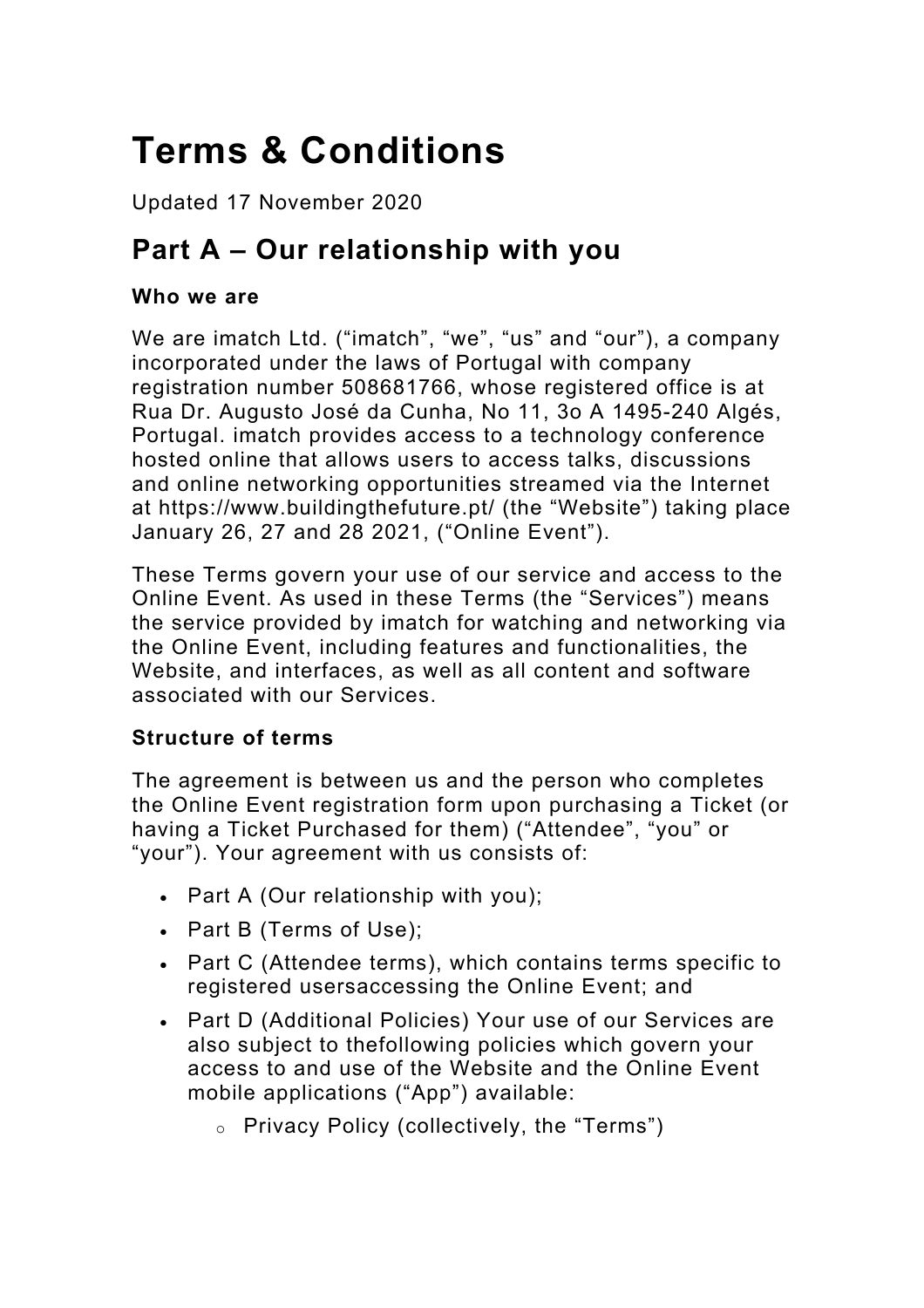We are committed to protecting your personal information. These Terms include and incorporate by reference our privacy policy, which explains the types of information collected, stored, shared and processed in connection with the Online Event, how and why we use such information, who we share it with and your legal rights.

#### **Your agreement with us**

You should read this document carefully. These Terms govern your online registration, online attendance at and/or participation in the Online Event. By registering for the Online Event you agree that you have read and accepted these Terms and agree to be legally bound by them. If you do not wish to be bound by these Terms, please do not register, attend or participate in the Online Event.

## **Registering on behalf of another**

If you are registering on behalf of another person it is your obligation to make sure that the person attending is aware of these Terms and accepts them. By completing and submitting the registration form you are representing and warranting that you have made the person attending aware of these Terms and that they have accepted these Terms.

#### **Changes to this policy**

These Terms apply to you from the date of publishing and until these Terms are superseded by a new version. We may update these Terms at any time for legal or regulatory reasons or to reflect changes in our Services or business practices. Any amended Terms will be posted on here.

## **Contact us**

We have done our best to explain things clearly for you in this document but if you have any questions, please let us know.

- For questions about registration or assistance with any registration problems, please contact us at help@buildingthefuture.pt.
- If you have any other questions, concerns, or complaints, you may contact us at help@buildingthefuture.pt. Our registered office address is Rua Dr. Augusto José da Cunha, No 11, 3o A 1495- 240 Algés, Portugal; company number is 508681766.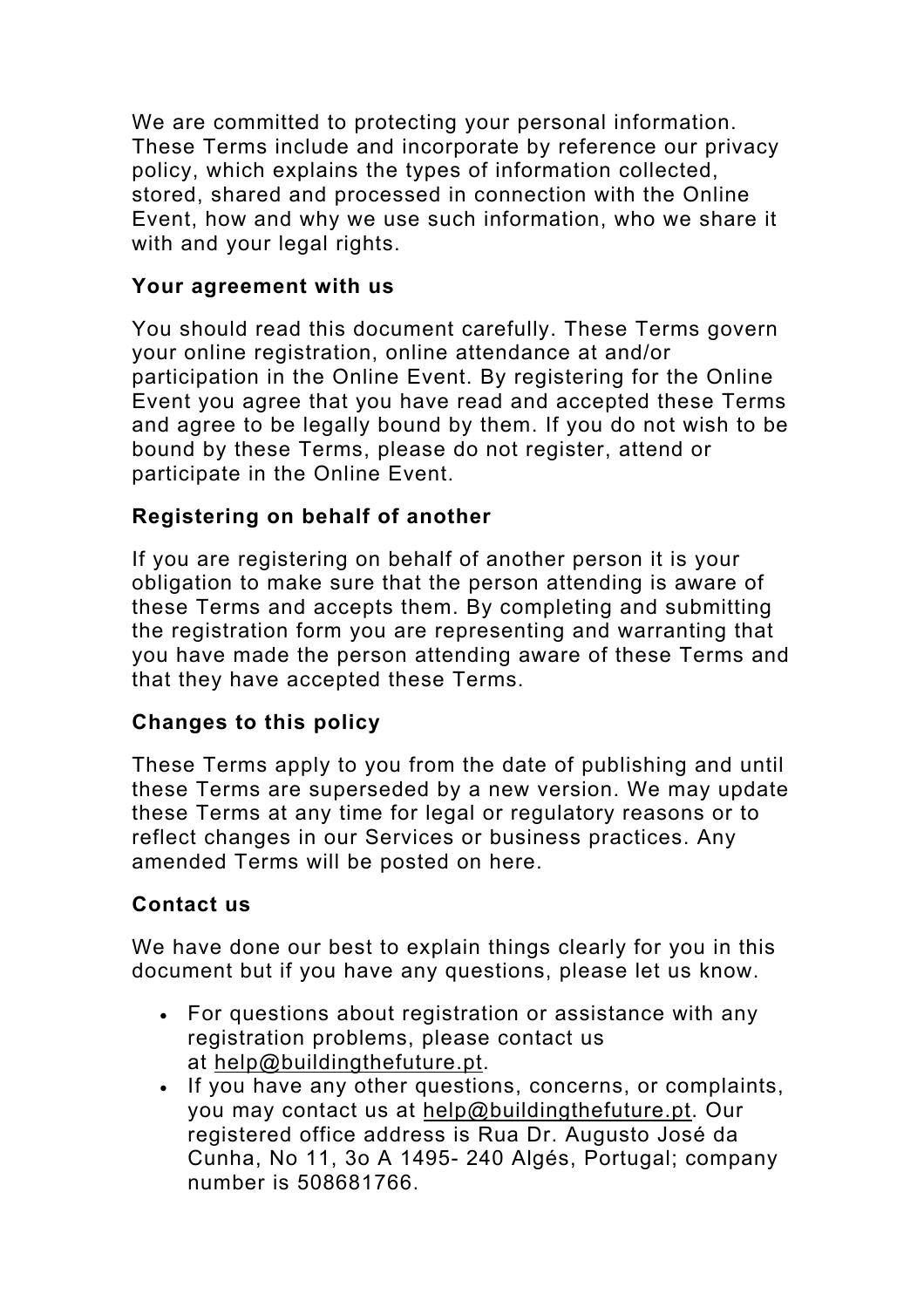## **Part B – Terms of Use**

## **1. Access to Online Event**

We, in our discretion, and without any liability or obligation to refund, reserve the right to refuse participation to or to remove access to the Online Event anyone that we determine:

- is behaving in a manner that could disrupt, hinder or cause a nuisance to the Online Event or to the enjoyment of any other person or partner at the Online Event;
- represents a security or health & safety risk to the Online Event or to any person or partner; and/or
- fails to comply with, or is likely to fail to comply with, these Terms of Use or our Additional Policies (Part D);You agree to comply with all applicable laws in connection with your access to or participation in the Online Event.

### **2. Changes or cancellation of the Online Event**

We try to make sure that the Online Event programmes, speakers, topics, platform, format and dates are correct at the time of publishing. Circumstances beyond our control may necessitate substitutions, alterations, postponements, or cancellations to the content, format, themes, name, performers, hosts, moderators, venue, timing, platform or dates of the Online Event. We reserve the right to do so at any time and will not be liable to you for ANY cost incurred by you as a result.

We will endeavour to notify you as soon as reasonably practicable of any substitutions, postponements, or changes by posting the updated information on the Website.

#### **IF THE ONLINE EVENT IS POSTPONED, WE WILL PROVIDE YOU WITH ACCESS TO THE ONLINE EVENT AT A LATER DATE. NO REFUNDS WILL BE PROVIDED IF THE ONLINE EVENT IS POSTPONED.**

In the unlikely event of cancellation of the Online Event, our total aggregate liability to you is limited to the refund of paid fees that remain after credit card and payment processing fees have been incurred and deducted, and we will not be liable to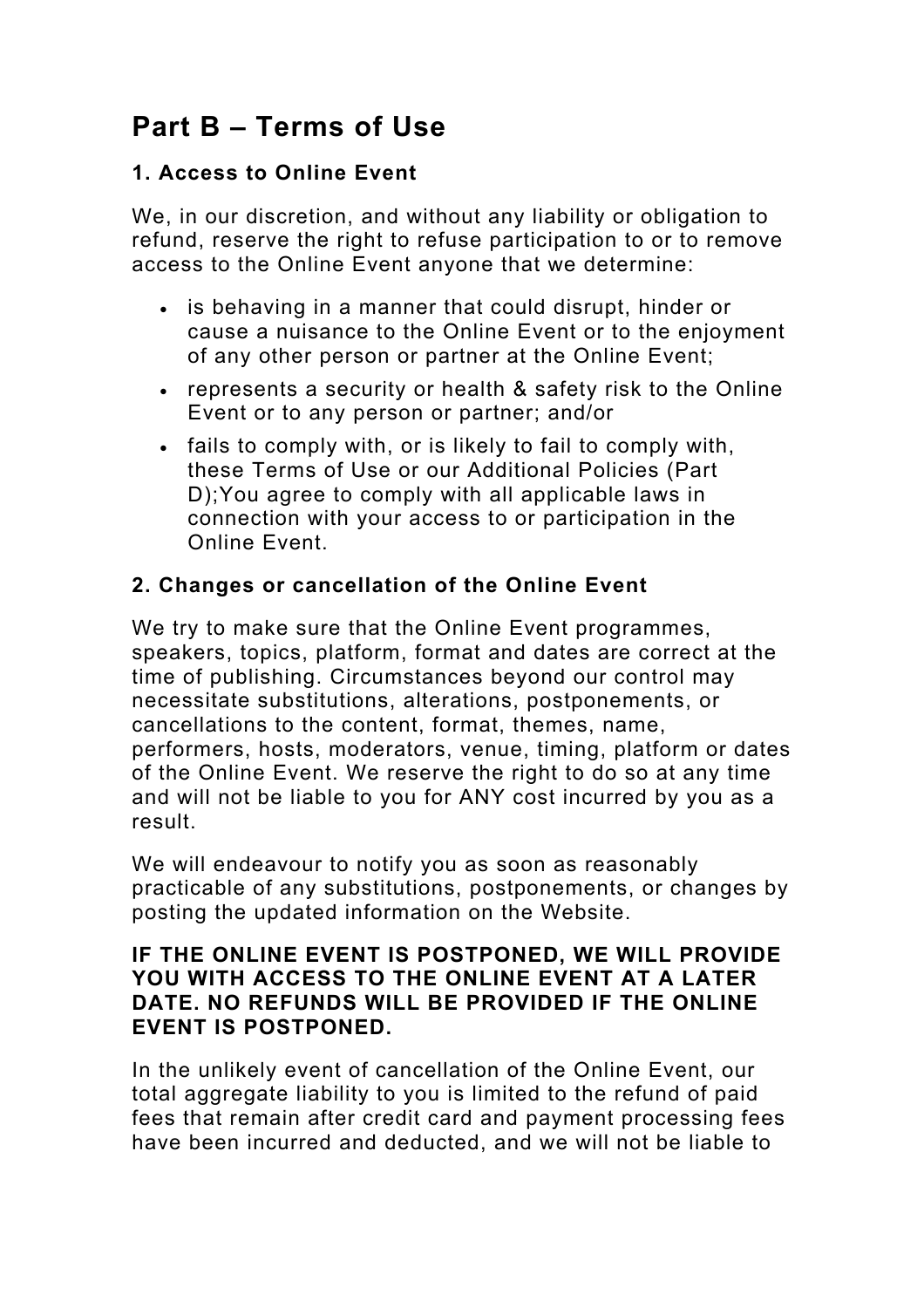you for any expenditure, damage or loss incurred by you as a result of the cancellation.

## **3. Photography, audio and video recording**

By attending the Online Event you acknowledge and agree that where you choose to participate in Webinar elements of the Online Event you are giving imatch consent to store recordings for any of all webinars or video conferences that you join, if such recordings are in our systems. You will receive a notification (visual or otherwise) when recording is enabled. If you do not consent to being recorded, you can choose to leave the meeting or webinar. You agree to permit us, or any third party licensed by us, to use, distribute, broadcast, or otherwise globally disseminate your likeness, name, voice and words in perpetuity in television, radio, film, newspapers, magazines and other media now available and hereafter developed, both before, during and any time after the Online Event, and in any form, without any further approval from you or any payment to you. This grant includes the right to edit the media, the right to use the media (alone or together with other information), and the right to allow others to use or distribute the media.

## **4. Your attendance at the Online Event**

You are responsible for advising us at the time of making your booking regarding any special access requirements you require at the Online Event.

## **5. Third party links**

The Online Event or the Services may contain links to third parties and to contributions uploaded by participants, including videos, images, descriptions, links and other content. We are not responsible or liable to these third party sites, and you should review any terms and conditions when entering those sites or viewing their content.

## **6. Personal use only**

The Services and the Online Event are for your personal use only and may not be shared with individuals beyond your household. For the duration of the Online Event we grant you a limited, non-exclusive, non-transferable right to access the Services and view the Online Event. Except for this, no right, title or interest shall be transferred to you.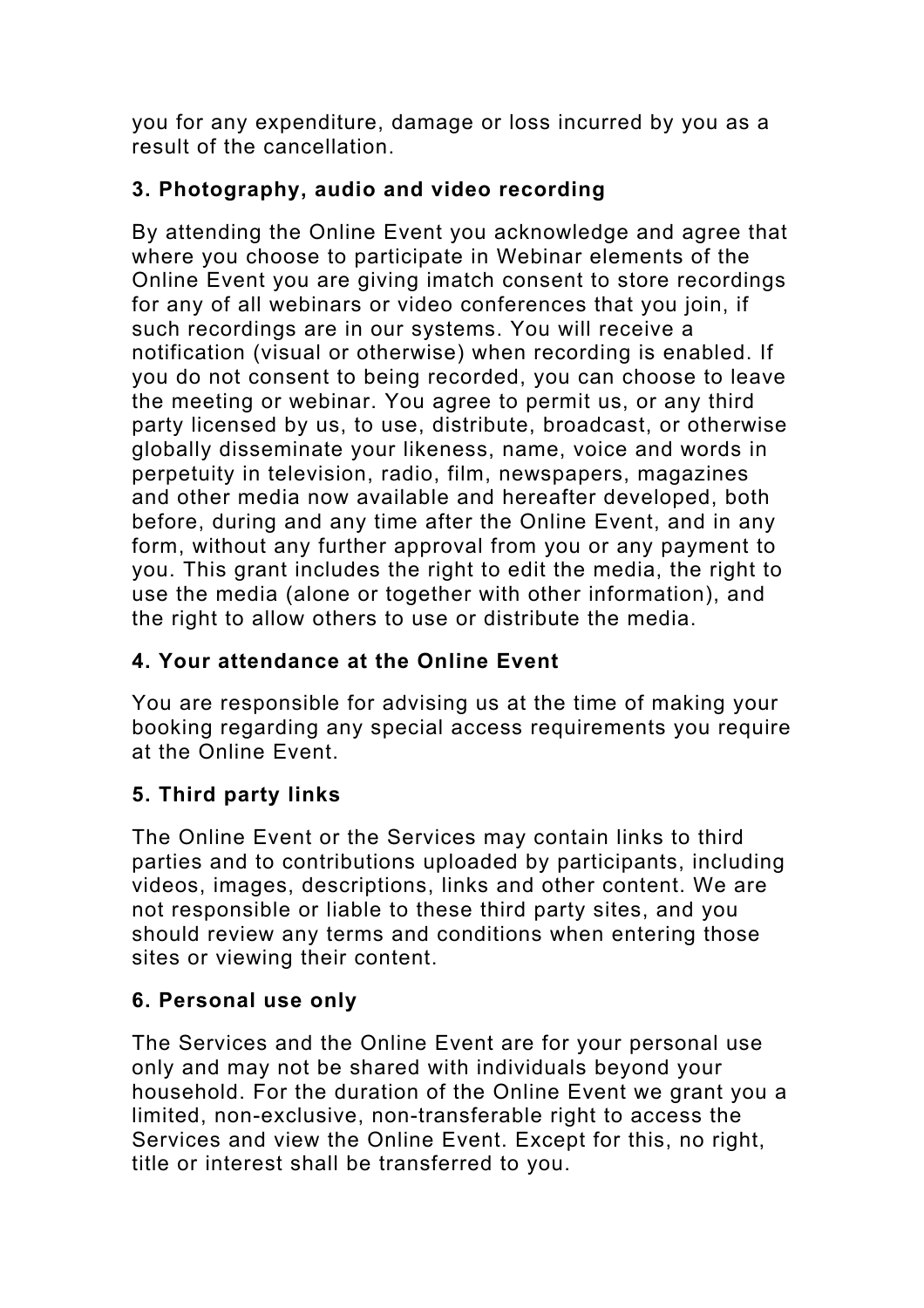## **7. Usage terms**

Access to the Online Event and use of the Services requires compatible devices, and certain software (including third party software) may be required or may need updating, and your use of the Services and Online Event may be affected by the performance of these elements.

You must have a high speed internet connection in order to access the Online Event and Services. When accessing the Online Event or Services through a mobile network, your network or roaming network will apply fees for data usage.

## **8. Online Event App**

If you choose to complete an Online Event app profile, your profile will be discoverable and visible in the app to other Online Event users. By using the Online Event app you agree to the website terms and conditions and our privacy policy.

### **9. Intellectual property rights**

All intellectual property rights ("IP") in and to the Online Event, the Online Event content, the Services and all materials distributed at or in connection with the Online Event are owned by us, our related companies, and/or the Online Event sponsors or speakers participating in the Online Event. You agree not to reproduce, modify, distribute, license, perform, publish, create derivative works from or use (except as authorised and in accordance with these Terms) the Online Event or the Services for any reason.

Nothing in these Terms shall vest in you any legal or beneficial right in or to any IP owned or used under licence by us or our related companies, or grant to you any right or licence to any other IP of us or our related companies. All such IP shall remain the exclusive property of us and our related companies.

It is strictly forbidden for any company, organisation, or person to attempt to host or organise any event in conjunction with, contiguous to or purporting to be related to the Online Event or its affiliates without the express prior permission and cooperation of us. We reserve their right to take such action (legal or otherwise), including a claim for damages as we, in our sole discretion, deem appropriate in the circumstances.

#### **10. Acceptable Use**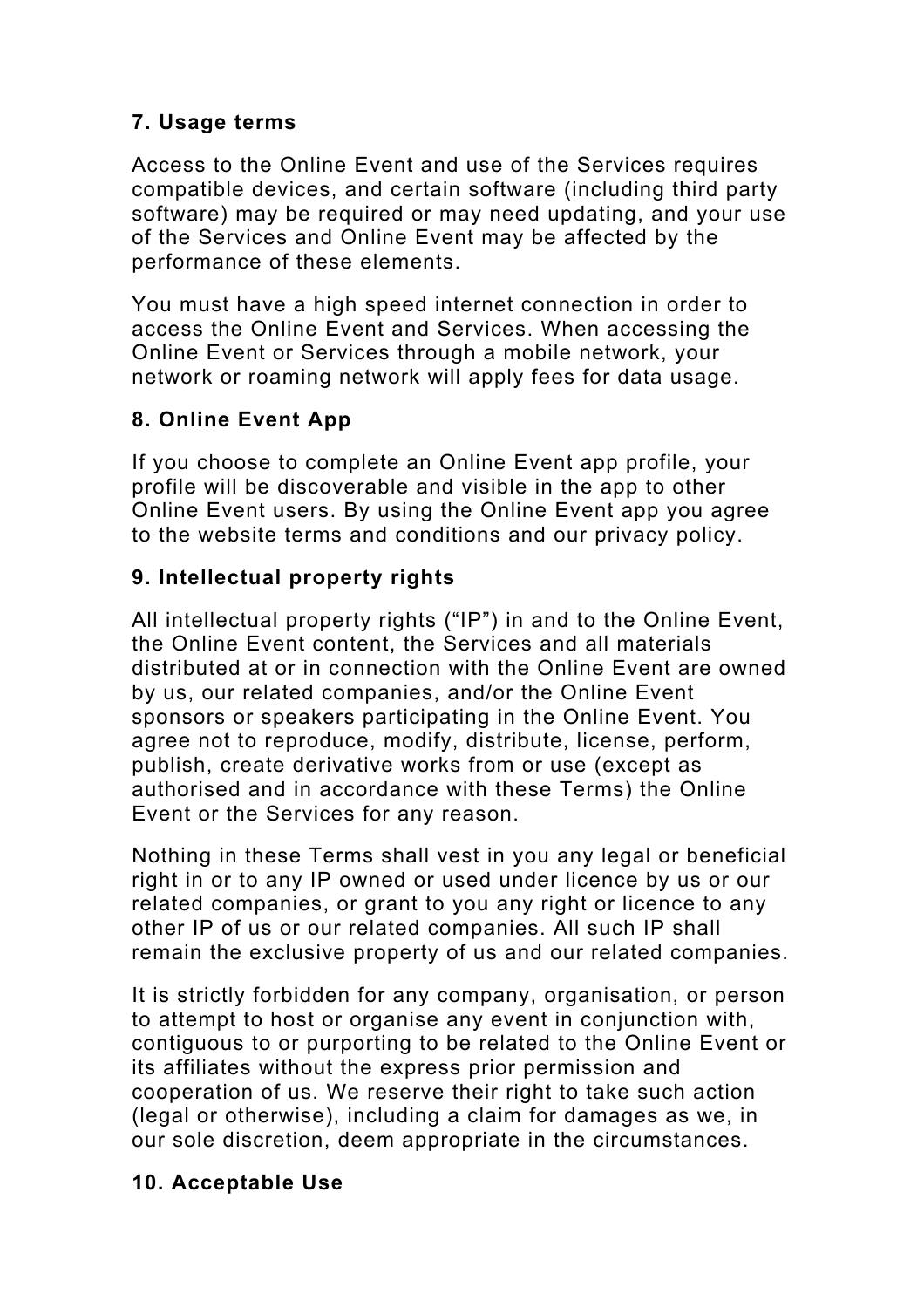When accessing and using the Website and its related subdomains you are prohibited from:

- violating any law, statute, ordinance or regulation;
- using the Services for any illegal purpose and you agree to use it inaccordance with all relevant and applicable laws;
- promoting or providing information about illegal activities, promotingphysical harm or injury against any group or individual, or promoting any illegal acts;
- uploading or transmitting through the Services any computer viruses, macroviruses, Trojan horses, worms or anything other harmful activity;
- overriding any security feature of the Website or jeopardise the security ofyour account or someone else's account (such as allowing someone else to log in to the Website or use the Services as you);
- interfering with the operation of, or places an unreasonable load on, theWebsite (such as viruses, denial of service attack or gaming algorithms);
- using manual or automated software, devices or other means or processes toaccess, scrape or crawl the Website or any content or information contained in it or the Services;
- engaging in 'framing', 'mirroring', or otherwise simulating the appearance orfunction of the Website;
- removing any copyright, trademark or other proprietary rights noticescontained in or on the Website or from the Online Event;
- modifying, creating derivative works or copying or storing any significant portion of the Website or Online Event or any related technology (unless allowed by law or we expressly authorise);
- using filming equipment or other devices to record the Online Event;
- using the Website (or any part of it) in a manner which may result in; (i) theWebsite and/or the Online Event being interrupted, damaged, rendered less efficient or such manner designed to interfere with, interrupt or disrupt the normal operating procedures of a computer or Website; (ii) sharing any material which is unlawful,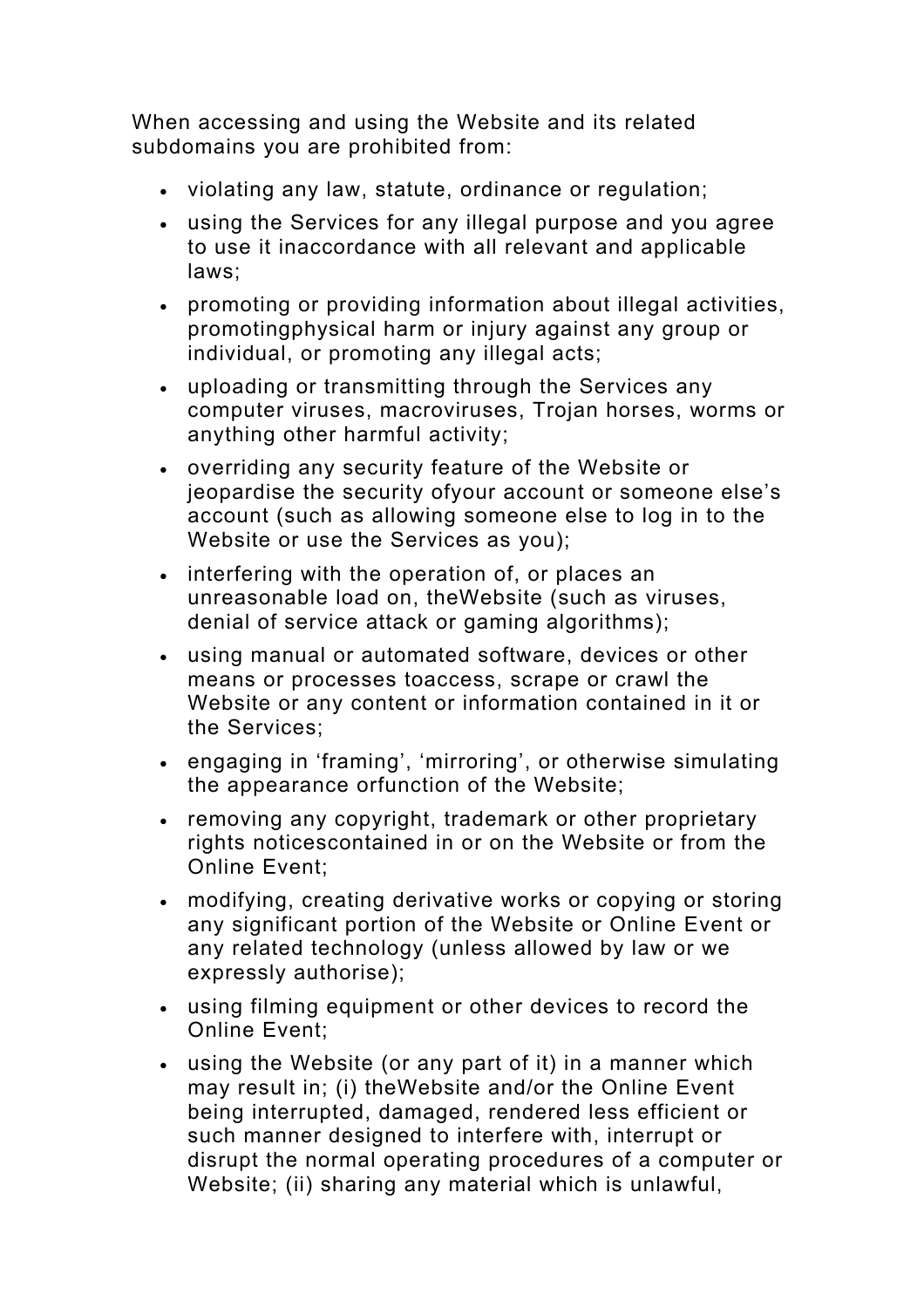libellous, abusive, obscene, pornographic, discriminatory, harmful, fraudulent, deceptive, threatening, abusive, harassing, tortious, defamatory, vulgar invasive of another's privacy, hateful or otherwise objectionable, defamatory, offensive, or of an obscene or menacing character, or that may cause annoyance, inconvenience or needless anxiety; (iii) impairing the effectiveness or functionality of the Website or the Online Event; or (iv) violating or infringing the rights of any person, firm or company (including, but not limited to, IP, confidentiality and/ or privacy) of the Website;

- attempting to grant any unauthorised access to any part or component of the Website;
- copying or distributing any part of the Website in any medium without our prior written consent; and
- altering or modifying any part of the Website other than as may be reasonably necessary to use the Website for its intended use; or
- reverse engineering, decompiling, disassembling deciphering or otherwise attempting to obtain the source code or underlying ideas or information of or relating to the Website or any related technology, or any part thereof unless allowed by law;
- Compromising the security of the Services such as transmitting viruses, malware or destructive code;
- Attempting to circumvent restrictions on access or usage;
- Tampering with the Services or accounts of users such as hacking;
- harvesting, gathering or sharing private information from the conference,Services or accounts of its users without consent; or
- Partaking in hostile activities aimed at damaging the conference, Services oraccounts of its users.

We may terminate or restrict your use of our Services if you violate these Terms or are engaged in illegal or fraudulent use of the Service.

#### **11. Your Contribution and Messages**

#### **Messages**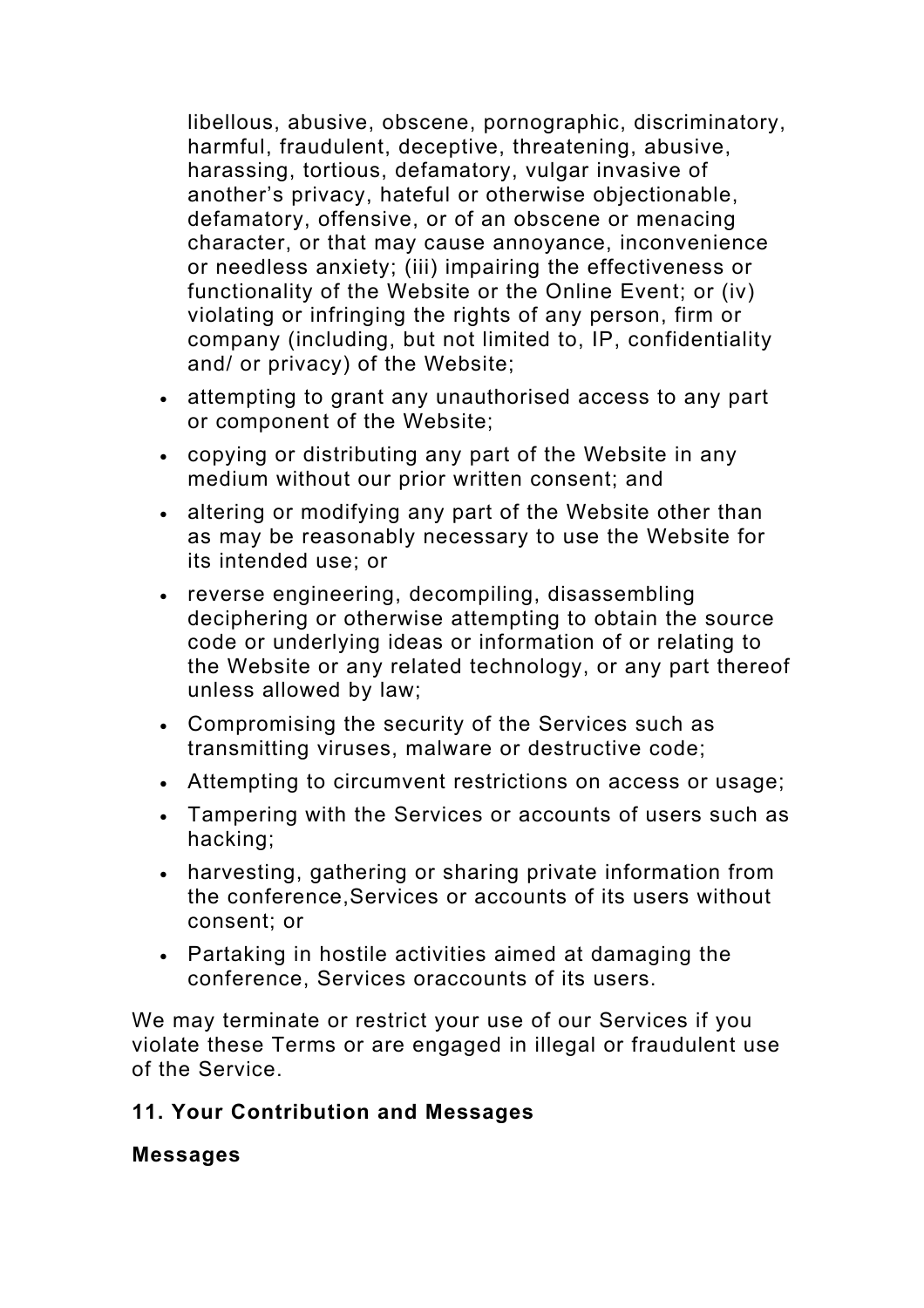We may permit you to send messages and other communications to us or to other users via the App and/or Website ("Messages"). You are solely responsible for your Messages and the consequences of sending them, and expressly release us and agree to hold us harmless, from all and any liability arising from your Messages. You grant us (and we accept) a global right to use, store, and reproduce your Messages for the limited purpose of facilitating sending them to your chosen recipients (and we may also use third party service providers to facilitate the sending of your Messages). You represent and warrant that your Messages will not infringe any third party right of others. You acknowledge and agree that the provisions of our Content Guidelines and Anti-Harassment policy shall also apply to Messages that you send.

## **Your Contribution**

We may permit your sharing and publishing of Your content to the Online Event subject to these Terms and Conditions and our Privacy Policy ("Your Contribution") and you grant us a worldwide, irrevocable, non-exclusive, royalty-free, perpetual right to use Your Contribution on in relation to the Services. You understand that you are responsible for Your Contribution and it may be publicly available and You agree to waive any moral rights in Your Contribution. We have discretion whether to publish your Your Contribution and we reserve the right without further notice to you, to monitor, censor, edit, remove, and/or delete any and all of Your Contribution at any time which we believe to be in violation of these Terms of Use, our Content Guidelines and our Anti- Harassment policy. We reserve the right to access, read, preserve and disclose any Your Contribution or any other information that we obtain in connection with the Services as we reasonably believe is necessary to: (i) satisfy any applicable law, regulation, legal process, subpoena or governmental request; (ii) enforce this Agreement, including investigation of potential violations of it; (iii) detect, prevent or otherwise address fraud, security or technical issues; (iv) respond to your user support requests; or (v) protect the rights, property or safety of us, our users or the public.

You are not permitted to engage in or attempt to engage in any activity in breach of the Terms of Use, this includes:

• Impersonating or misrepresenting an individual or entity in a manner that is considered misleading or deceptive;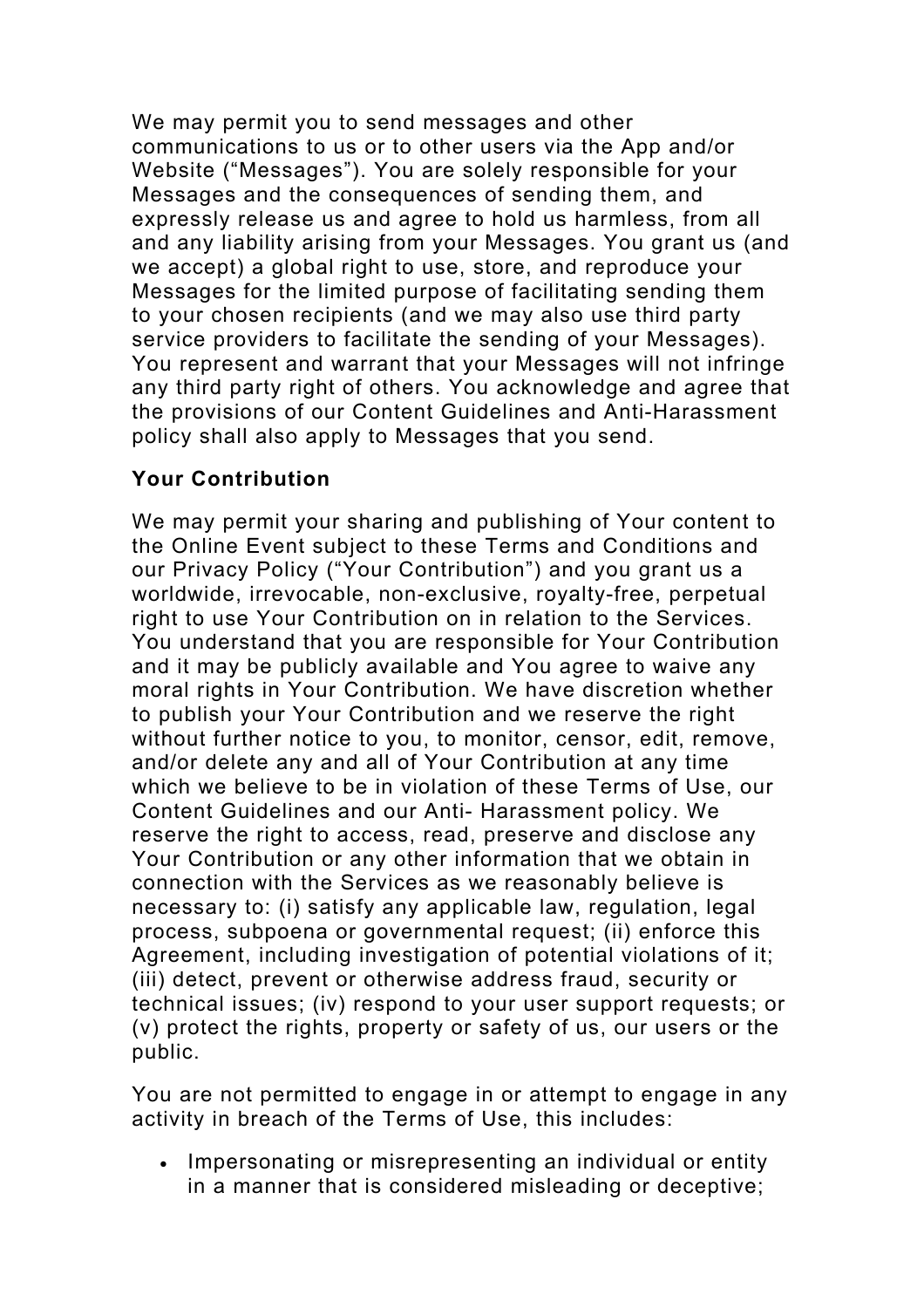- Partaking in activities that are considered fraudulent, unlawful or false, such as scams;
- Using our site in any way that breaches any applicable local, national or international law or regulation;
- Sending mass solicitation material without intent or purpose, such as spam;
- Knowingly transmitting any data, or sending or uploading any material, that contains viruses, Trojan horses, worms, time-bombs, keystroke loggers, spyware, adware or any other harmful programs or similar computer code designed to adversely affect the operation of any computer software or hardware;
- Knowingly sending, receiving, uploading, download, using or re-using any material that does not comply with our content standards;
- Violating the privacy of individuals, or distributing confidential or personal information relating to individuals;
- Violating or infringing any intellectual property or proprietary rights of individuals or entities, including but not limited to copyrights.You may not use your username, display name, or profile bio to engage in any practice prohibited by these Terms and Conditions.

## **12. Warranties**

To the extent permitted by the applicable law, we disclaim all warranties or conditions, either express or implied, or any part of them in respect of any aspect of the Online Event or any related materials. You acknowledge and agree that in accepting these Terms you have not relied on any representation or warranty that is not expressly included in these Terms and you agree that you shall have no remedy in respect of any misrepresentation which has not become a part of these Terms.

The Online Event (including but not limited to: videos, transcripts, audio etc.) is made available AS IS and imatch do not offer any warranty of any kind, or represent that the Online Event will be accurate, complete, or error-free. We are not liable for the usage of, implementation of, impact from, or communication of the ideas presented in any element of the Online Event.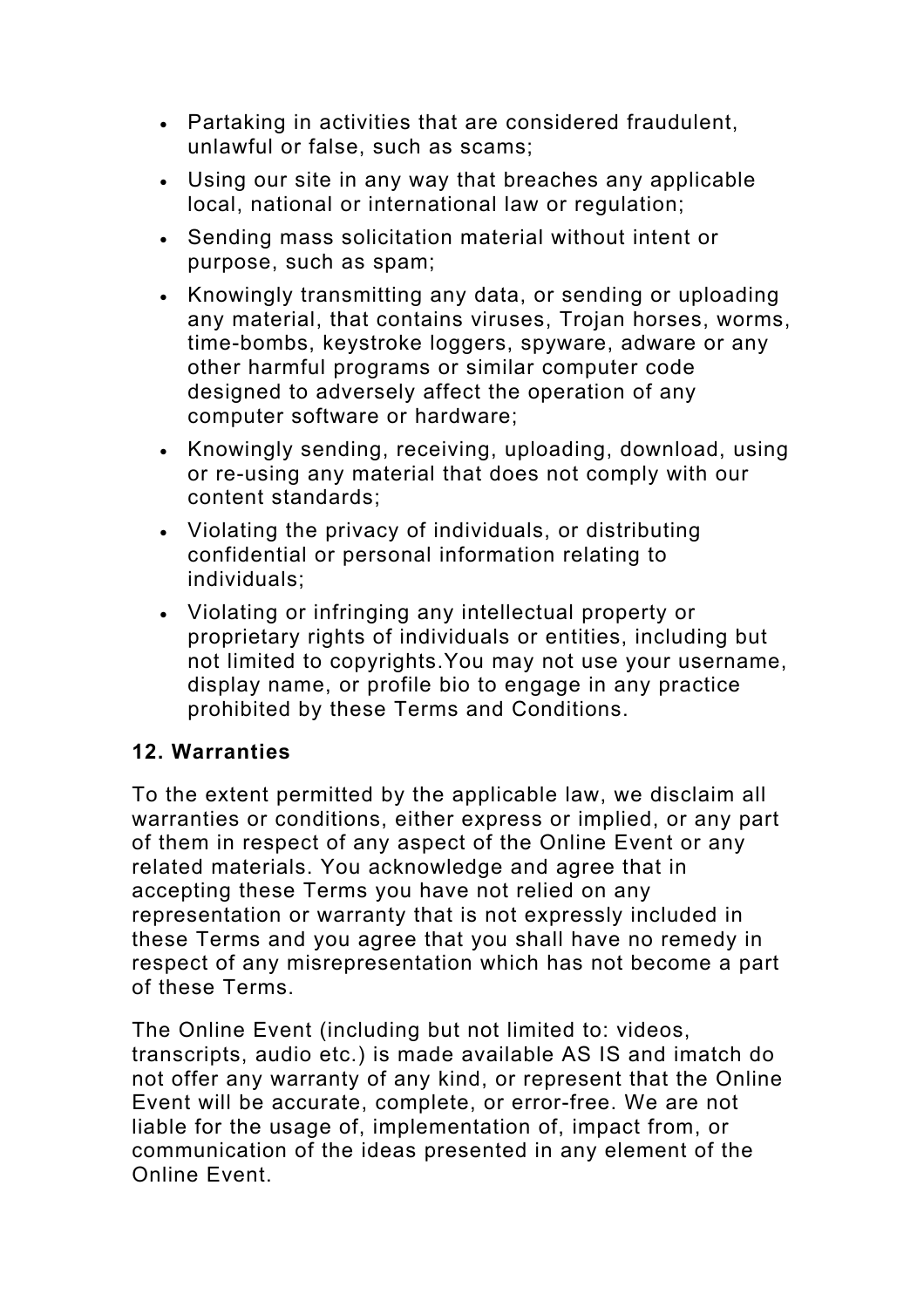## **13. Limitation of Liability**

You acknowledge and agree that views expressed by speakers at or in connection with the Online Event are their own and we do not accept any responsibility or liability for any advice given or views expressed during or in connection with the Online Event.

Materials shared or distributed at or in connection with the Online Event are intended for information purposes only and should not be relied upon by you or others. We and our related companies do not provide any guarantees, conditions or warranties that the materials are complete or accurate and do not accept any responsibility or liability for reliance by you or any person on any aspect of the Online Event and/or any information provided at the Online Event.

To the fullest extent allowed by applicable law:

(a) we and our related companies shall not be liable to you whether in contract, tort (including for negligence), misrepresentation, restitution or otherwise for any loss of profits; loss of sales or business; loss of agreements or contracts; loss of anticipated savings; loss of income; loss of opportunity; loss of or damage to goodwill; loss of use or corruption of software, data or information; and/or similar losses or pure economic loss, or for any indirect or consequential loss, costs, damages, charges or expenses however arising under or in connection with the performance or contemplated performance of the Terms, even if we had been advised of the possibility of same in advance; and

(b) subject to paragraph (c) (below), our total aggregate liability in contract, tort (including negligence), misrepresentation, restitution or otherwise, arising under or in connection with the performance or contemplated performance of the Terms is limited to the total amount paid by you to us for your ticket to participate and access the Online Event, after the payment of any processing fees or bank charges applicable.

(c) Nothing in these Terms purports to exclude or limit liability for any fraudulent statement or act or in respect of any liability that cannot be excluded or limited under applicable law.

## **14. Indemnity**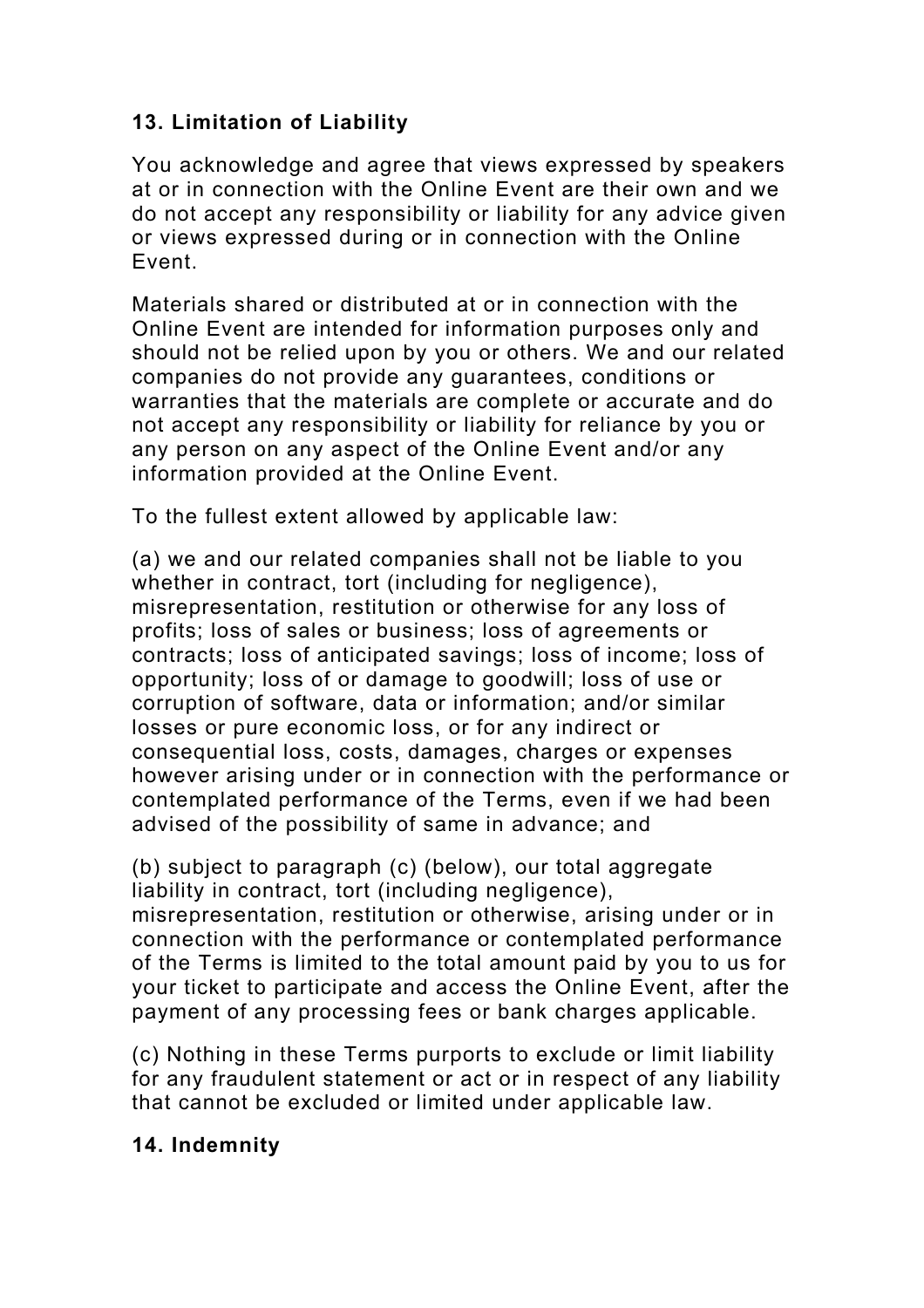You agree to defend, indemnify, and hold us, our related companies, affiliates, subsidiaries, joint ventures, third-party service providers, and our respective employees, contractors, agents, officers, and directors harmless from all claims, liability, damages, losses, costs and expenses, including legal fees, that arise out of or are related to any breach of the Terms by you or any other liabilities incurred by us arising out of your attendance or participation or access to the Online Event.

## **15. Survival**

The clauses of these Terms which by their nature should survive if the Agreement between you and imatch is terminated, shall survive such termination. If any provision or provisions of these Terms shall be held to be unenforceable invalid or illegal, the validity, legality and enforceability of the remaining provisions shall remain in effect and full force.

## **16. Force majeure**

It is possible that the Online Event and/or some of the Services may not be available may not be available at any given time due to (a) power or server outages or issues (b) update or maintenance periods (c) as a result of a war, acts of God, flood, drought, earthquake or other natural disaster; (d) epidemic or pandemic; (e) terrorist attack, civil war, civil commotion or riots, war, threat of or preparation for war, armed conflict, imposition of sanctions, embargo, or breaking off of diplomatic relations; (f) nuclear, chemical or biological contamination or sonic boom; (g) any law or any action taken by a government or public authority; (h) collapse of buildings, fire, explosion or accident; (i) any labour or trade dispute, strikes, industrial action or lockouts; (j) non-performance by suppliers or subcontractors; (k) interruption or failure of utility service and/or (l) electronic or communications failure. We will take reasonable efforts to provide you with notice of interruption to the Services or Online Event. Where the Services are unavailable for reasons beyond the control of imatch, we shall have no liability to you.

We are not liable if the Online Event is, in whole or in part, cancelled, rescheduled or postponed, or for any failure or delay to perform our obligations under these Terms, if such event results from anything beyond our reasonable control (for example (a) power or server outages or issues (b) update or maintenance periods (c) as a result of a war, acts of God,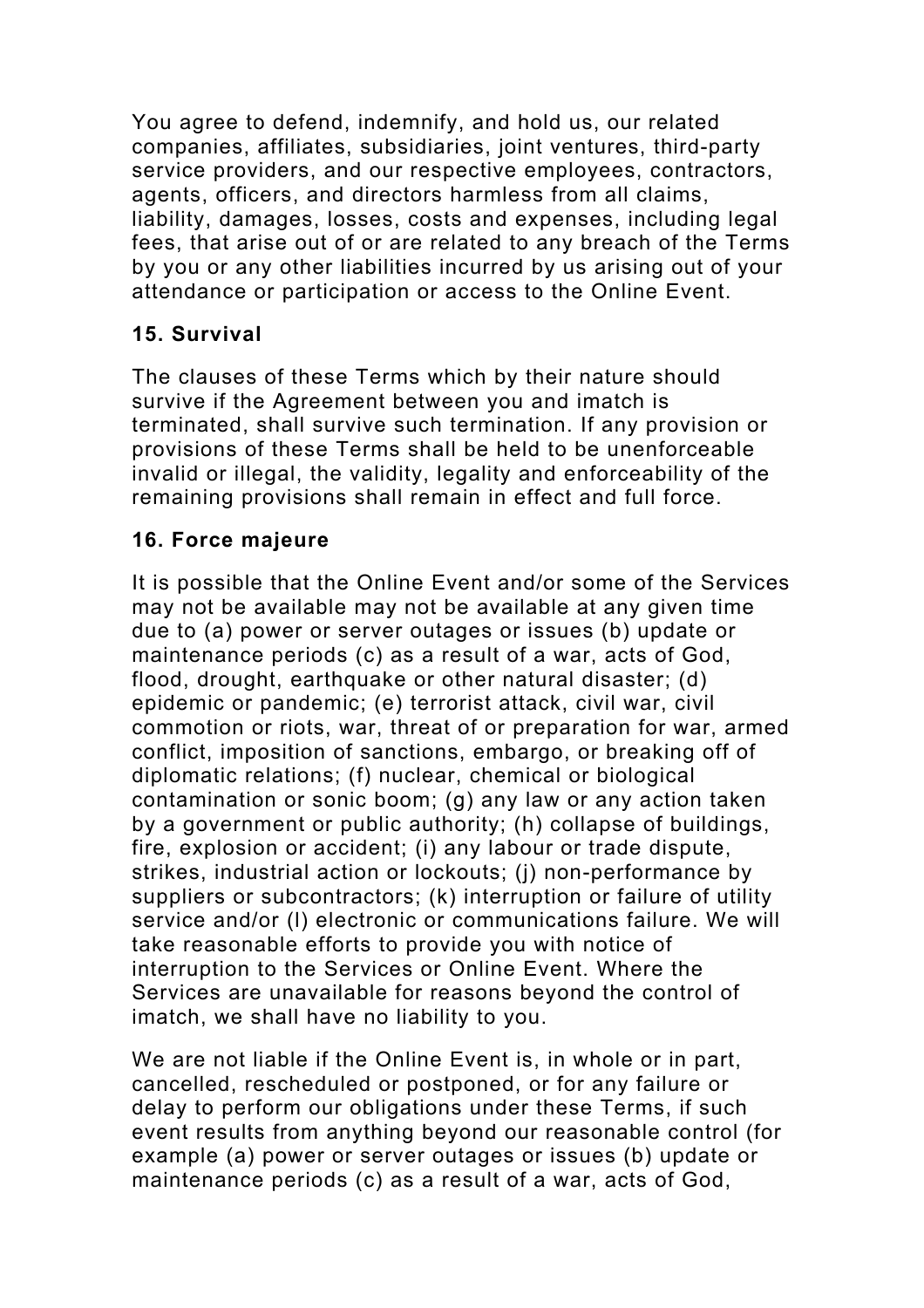flood, drought, earthquake or other natural disaster; (d) epidemic or pandemic; (e)terrorist attack, civil war, civil commotion or riots, war, threat of or preparation for war, armed conflict, imposition of sanctions, embargo, or breaking off of diplomatic relations; (f) nuclear, chemical or biological contamination or sonic boom; (g) any law or any action taken by a government or public authority; (h) collapse of buildings, fire, explosion or accident; (i) any labour or trade dispute, strikes, industrial action or lockouts; (j) non-performance by suppliers or subcontractors; and (k) interruption or failure of utility service , (l) electronic or communications failure y) or anything else that renders performance of the Online Event, in whole or in part, impracticable, illegal or impossible.

## **17. Governing law and jurisdiction**

This interpretation, formation and operation of the Terms and all non-contractual obligations arising from or connected with them shall be governed by and construed in accordance with, and all disputes between the parties arising out of or in any way relating to the Terms or any disputes between the parties in any way connected with the subject matter of these Terms (whether contractual or non-contractual) shall be governed by, the laws of Portugal.

Each of the parties submits to the exclusive jurisdiction of the Lisbona district court.

We do not offer Alternative Dispute Resolution (ADR), including through the European Commission's Online Dispute Resolution Service. If you have a complaint please contact us at help@buildingthefuture.pt.

Nothing contained in the Terms shall limit our right to bring enforcement proceedings in another jurisdiction or to seek interim, protective or provisional relief in the courts of another jurisdiction.

#### **18. Some final terms**

These Terms (including our privacy policy) contain the entire agreement and understanding between us in respect of all matters which are referred to herein and supersede any prior, written or oral agreement between us relating to such matters. You confirm that in agreeing to accept these Terms you have not relied on any representation that is not expressly included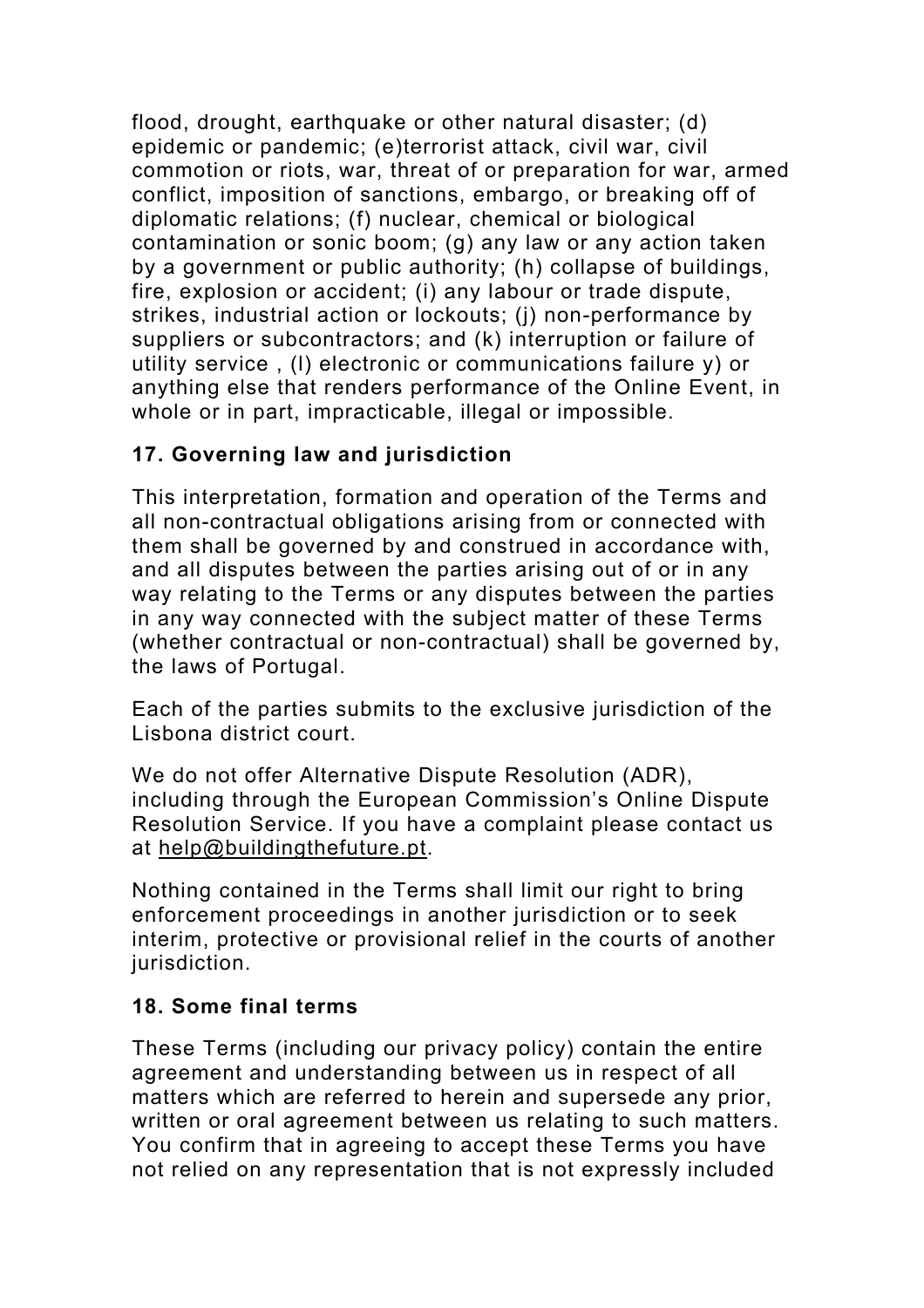herein and you agree that you shall have no remedy in respect of any misrepresentation which has not become a part of these Terms. However, nothing in these Terms purports to exclude liability for any fraudulent statement or act.

If a court with jurisdiction over these Terms finds that any part of these Terms is wholly or partly unenforceable, you and us agree that where possible, the court should modify the terms to make that part enforceable while still achieving its intent. If the court cannot do that, you and us agree that the court should not have regard to that unenforceable part but still enforce the rest of these Terms.

If we fail to insist that you perform any of your obligations under these Terms or we do not act or delay in acting to in exercise a right or remedy provided by these Terms that does not mean we have waived our rights or remedies against you and will not mean that you do not have to comply with your obligations.

These Terms are personal to you. You agree not to assign or transfer your rights or obligations under these Terms to anyone else without receiving our prior written consent. We may assign or transfer these Terms without your consent by providing you with notice.

You and us agree that no agency, partnership, joint venture, or employment is created as a result of these Terms and you do not have any authority of any kind to bind us in any respect.

You agree that the only way you can provide us with a legal notice is at the address(s) set out in Part A above (our Registered Address). We will send all information related to the Online Event and Services in electronic form only such as the email address you have provided us on registration. To the extent allowed by law, the English language version of the Terms is binding and any translations are for convenience only.

You agree that the Online Event is intended for informational, entertainment and networking purposes only. The Services or the Online Event do not constitute legal, financial, professional, medical or tax advice and cannot be used for such purposes. You acknowledge that all information and content accessed by you using the Services and the Online Event is at your own risk. We do not endorse or recommend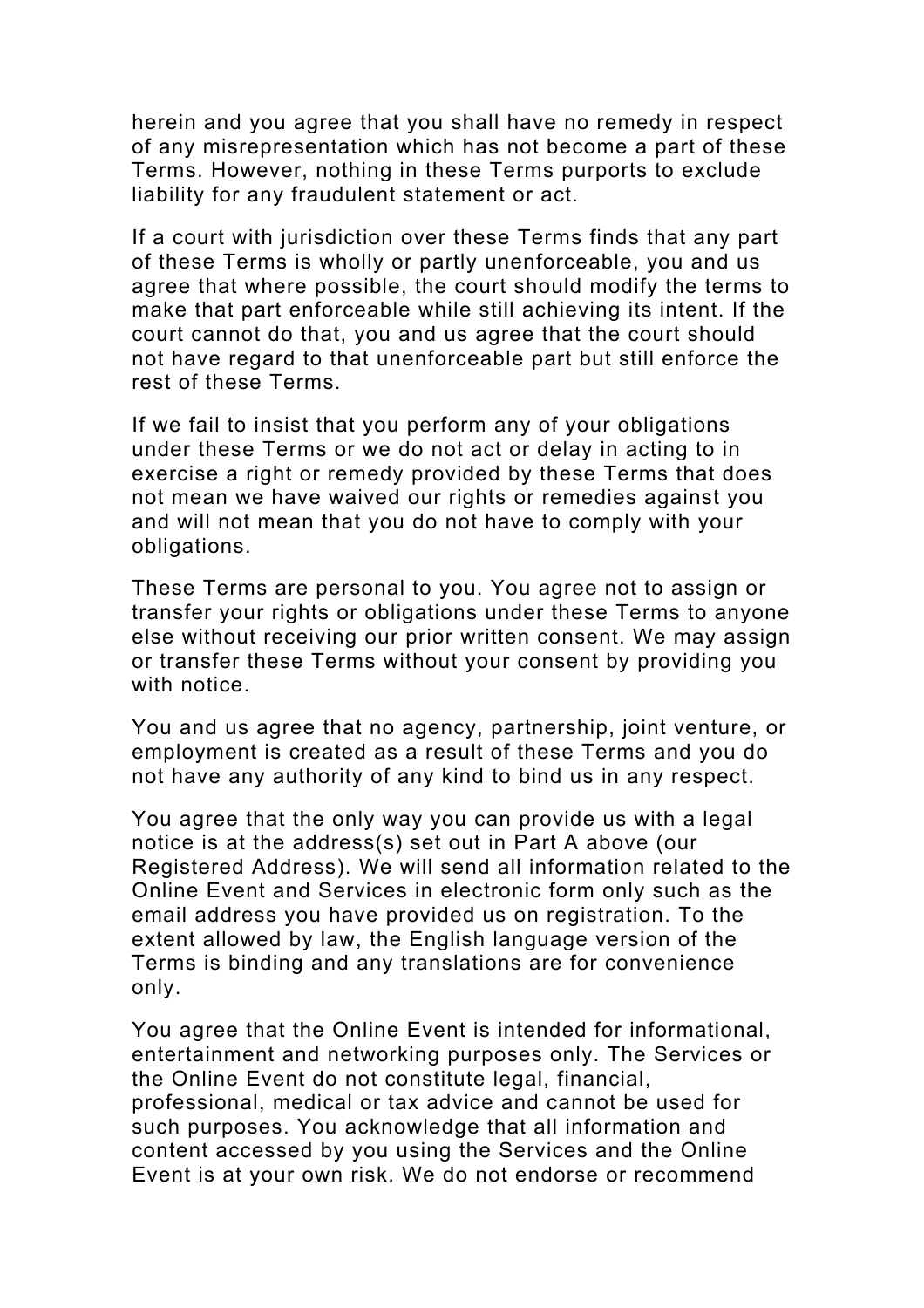any Party participating in the Online Event. We expressly disclaims any liability or responsibility for usage of, implementation of, impact from, or communications of the ideas or discussions presented by any Attendee, speaker or other participant at the Online Event.

In these Terms:

- a reference to the Terms includes all its parts described in Part A, and includes any amendment to or replacement of them;
- headings are for reference purposes only and do not form part of the Terms;
- a reference to a statute, code or other law includes regulations and otherinstruments under it and consolidations, amendments, re-enactments or replacements of any of them;
- the singular includes the plural, and vice versa; and
- "includes", "including", "for example", "such as" and similar terms are notwords of limitation.
- If you are a consumer, nothing in these Terms excludes any of your applicableconsumer or other statutory legal rights that cannot be waived.
- If an individual purchases a general Attendee ticket before purchasing a start-up ticket we reserve the right to grant a full, partial, or no refund at our sole discretion.

## **Part C – Attendee terms**

## **Tickets and pricing**

You will find details of attendee ticket pricing and fees for the Online Event here. Ticket prices for the Online Event are correct at the time of publication.

We reserve the right to change the ticket prices at any time but any changes will not affect tickets that have already been purchased.

A valid ticket entitles you to access the Online Event as an Attendee online.

## **Delivery**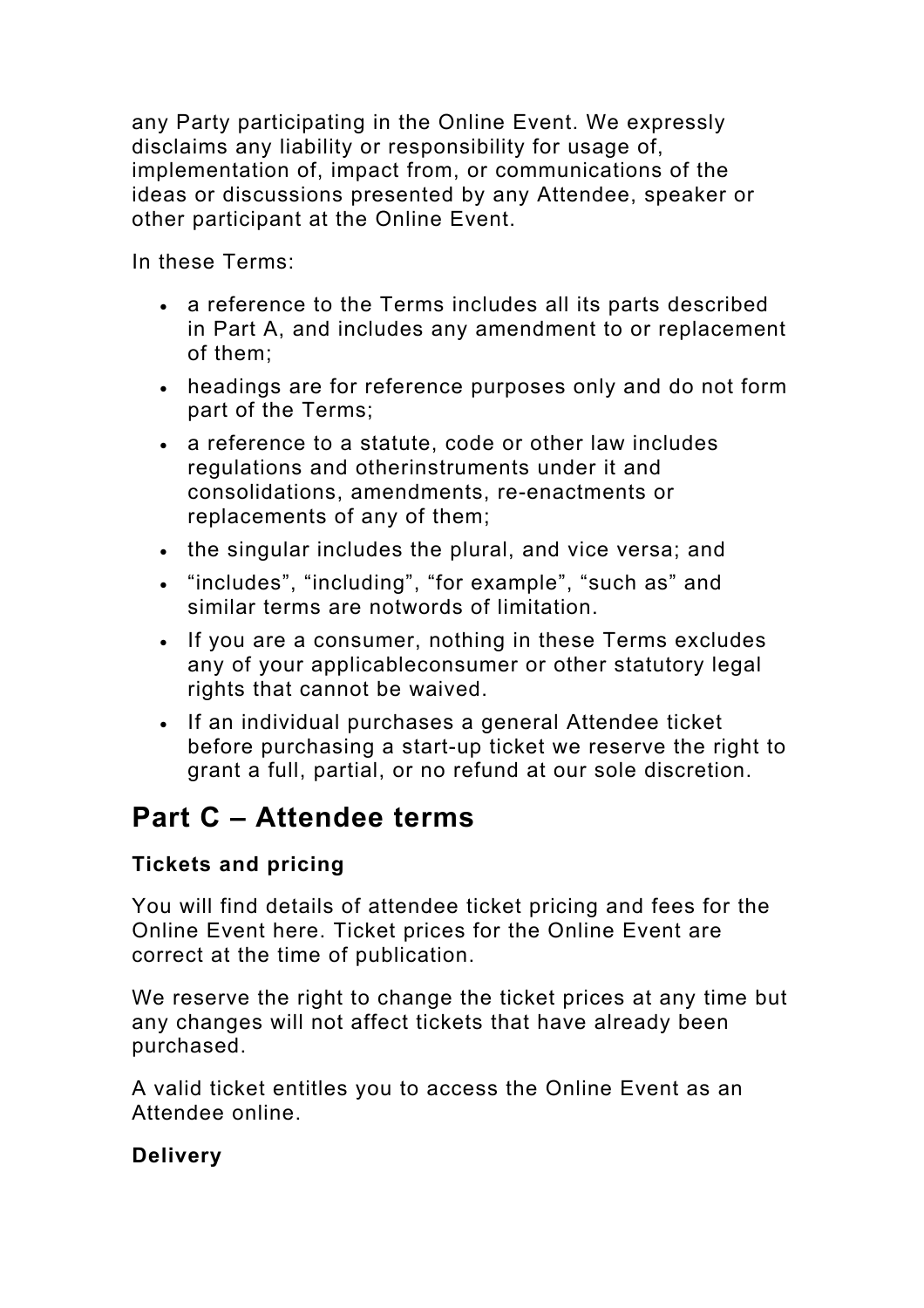Once a successful ticket transaction has been completed, tickets are delivered in electronic soft-copy via email to the email address nominated by the Attendee. For some ticket types it may be necessary to complete required information such as the Attendee name, Company name, Job role or I am looking for, before the tickets can be issued.

The ticket acts as a receipt for the transaction and can be used to gain access to the Online Event listed on the ticket. The ticket reference number can be used to access the register and access the Online Event platform.

All tickets must be assigned to an Attendee, and all Attendee details must be complete within 30 days of receipt of your ticket. For the avoidance of doubt, this includes name, company name, company sector, what is your area of expertise, what is your job title, I am looking for. Ticket reassignment is permitted.

#### **Discounts**

We are not obligated to offer any discounts for the Online Event and reserve the right to change or withdraw a discount offer at any time in our sole discretion.

#### **Ticket name changes**

Ticket name changes are permitted.

#### **Refund and cancellation**

Your ticket remains our property and is a personal revocable license, which may be withdrawn, and access to the Online Event may be refused at any time upon a refund of the printed registration price.

If you are eligible under applicable law to avail of a right to cancel your purchase of a ticket within 14 days without giving any reason and to receive a reimbursement of payments, you need to notify us in writing of your decision to cancel your Online Event ticket within 14 days of the day the contract for distance selling was concluded. The refund will be made in the same form as the original payment was received (for example, a credit card payment will refund to the same credit card account number). However, you acknowledge that when you purchased a ticket to the Online Event you agreed to the immediate download of digital content and that if you access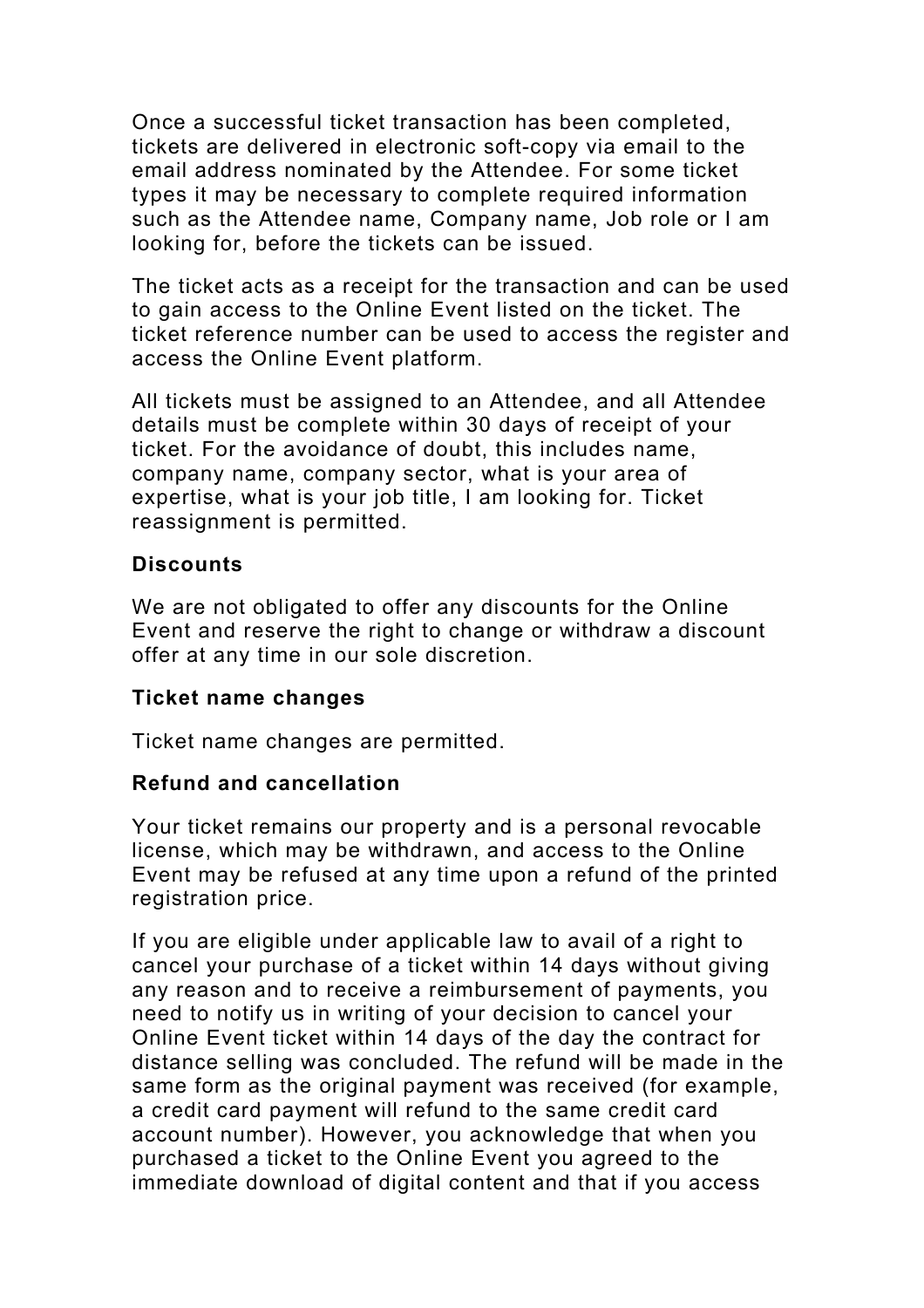the Online Event, the Services or any digital content you lose your right to withdraw.

All purchases of digital passes are non-refundable in their entirety after the end of this 14 day 'cooling off' period or immediately following your access of the Online Event, Services or any digital content. You acknowledge that all refunds are subject to deduction of a €10 or as otherwise advised (depending on the currency of your original transaction).

Our free and subsidised ticket promotions sometimes include a processing fee. This processing fee is non-refundable in its entirety.

If an individual purchases an Individual Digital Pass or Group Digital Pass ticket before purchasing a start-up ticket, we will not grant a full refund when the Individual Digital Pass or Group Digital Pass ticket price has increased beyond the startup ticket price.

### **No reselling**

The tickets you purchase are for your own personal use and may not be resold under any circumstances, including but not limited to use as part of any promotion or competition. This includes subsidised tickets.

Reselling or otherwise transferring your ticket, not in accordance with the Terms, will void the ticket and the ticket holder will not gain access to the Online Event. Where there has been any resale or attempted resale of any tickets (or any other breach of this term), we reserve the right to cancel the relevant tickets with immediate effect.

We reserve the right to cancel any ticket purchase made by any person or body whom we reasonably believe to be associated with any ticket reselling or ticket broker.

#### **Age limitation**

You must be 18 years of age to use the Services. Minors may only use the Services under the supervision of an adult and must send us a disclosure authorization statement and personal data processing, subscribed by the legal representative.